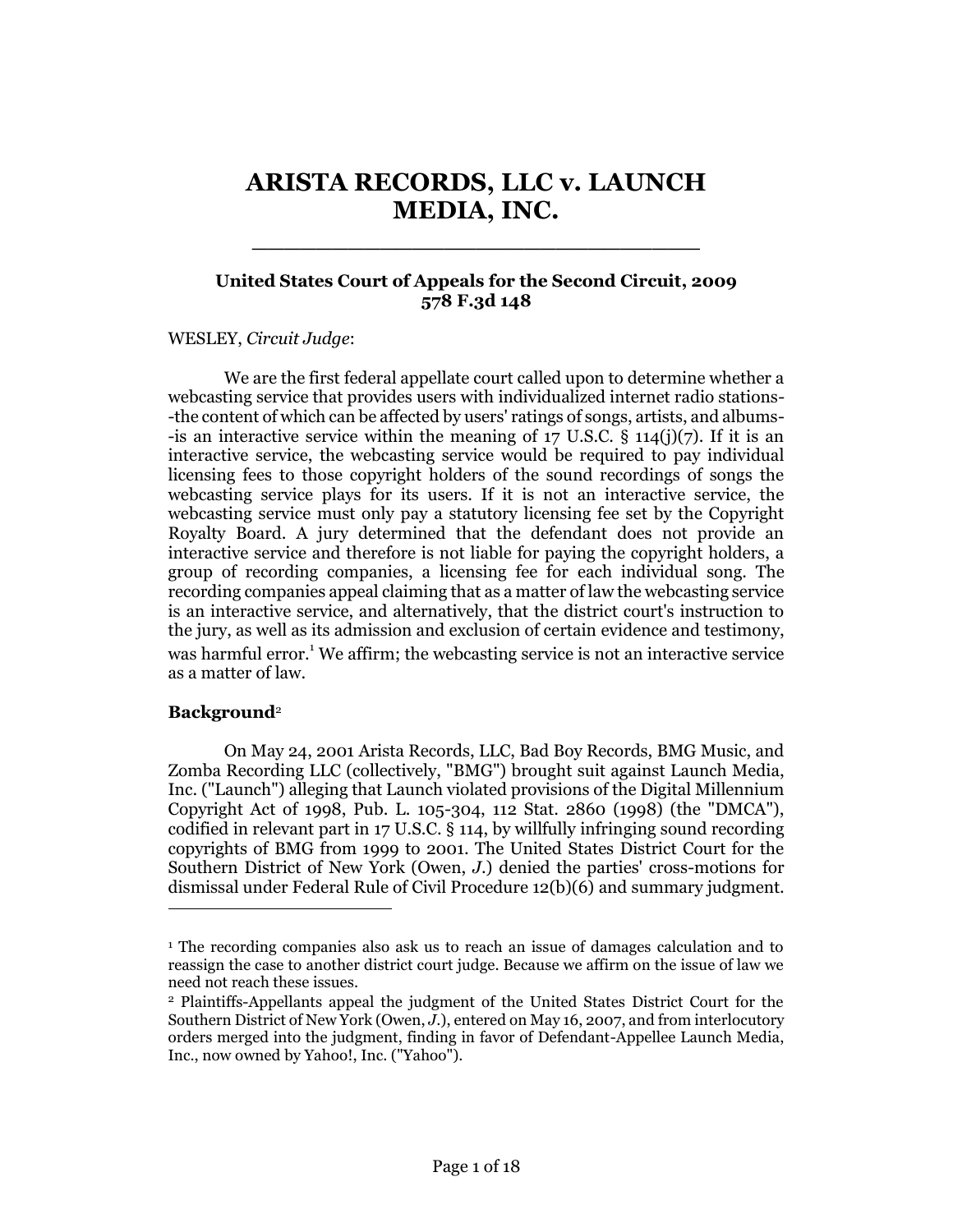The case was tried before a jury, and after the district court denied BMG's motion for judgment as a matter of law, the jury returned a verdict for Launch.

Launch operates an internet radio website, or "webcasting" service, called LAUNCHcast, which enables a user to create "stations" that play songs that are within a particular genre or similar to a particular artist or song the user selects. BMG holds the copyrights in the sound recordings of some of the songs LAUNCHcast plays for users.

BMG, as a sound recording copyright holder, has no copyright in the general performance of a sound recording, *see* 17 U.S.C. §§ 106(4), 114(a), but BMG does have the exclusive right "to perform the copyrighted [sound recording] publicly by means of a digital audio transmission," 17 U.S.C. § 106(6). Launch does not dispute that LAUNCHcast provides a digital audio transmission within the definition of § 106(6). *See* 17 U.S.C. §§ 101, 114(j)(5). BMG has a right to demand that those who perform--i.e., play or broadcast--its copyrighted sound recording pay an individual licensing fee to BMG if the performance of the sound recording occurs through an "interactive service." *See* 17 U.S.C. § 114(d)(3)(C).

An interactive service is defined as a service "that enables a member of the public to receive a transmission of a program specially created for the recipient, or on request, a transmission of a particular sound recording . . ., which is selected by or on behalf of the recipient." *Id*. § 114(j)(7). If a digital audio transmission is not an interactive service and its "primary purpose . . . is to provide to the public such audio or other entertainment programming," *id*.  $\S$  114(j)(6), the transmitter need only pay a compulsory or statutory licensing fee set by the Copyright Royalty Board made up of Copyright Royalty Judges appointed by the Library of Congress,<sup>3</sup> *see id*. § 114(f).

At trial, BMG claimed that between November 1999 and May 2001 Launch- -through LAUNCHcast--provided an interactive service and therefore was required to obtain individual licenses from BMG to play BMG's sound recordings. To demonstrate how LAUNCHcast functioned, BMG submitted an email from Jeff Boulter, Senior Director of Product Development at Launch, in which Boulter described how LAUNCHcast generated a list of songs using the user's preferences. In turn, Launch submitted a report from Margaret L. Johnson, a computer science professor at Stanford University, which also detailed how LAUNCHcast generated

<sup>3</sup> Prior to 2004, parties were required to submit their claims for statutory licensing fees to Copyright Arbitration Royalty Panels. This system was phased out by the Copyright Royalty and Distribution Reform Act of 2004, Pub. L. 108-419, 118 Stat. 2341 (2004), codified in relevant part at 17 U.S.C. § 114(f).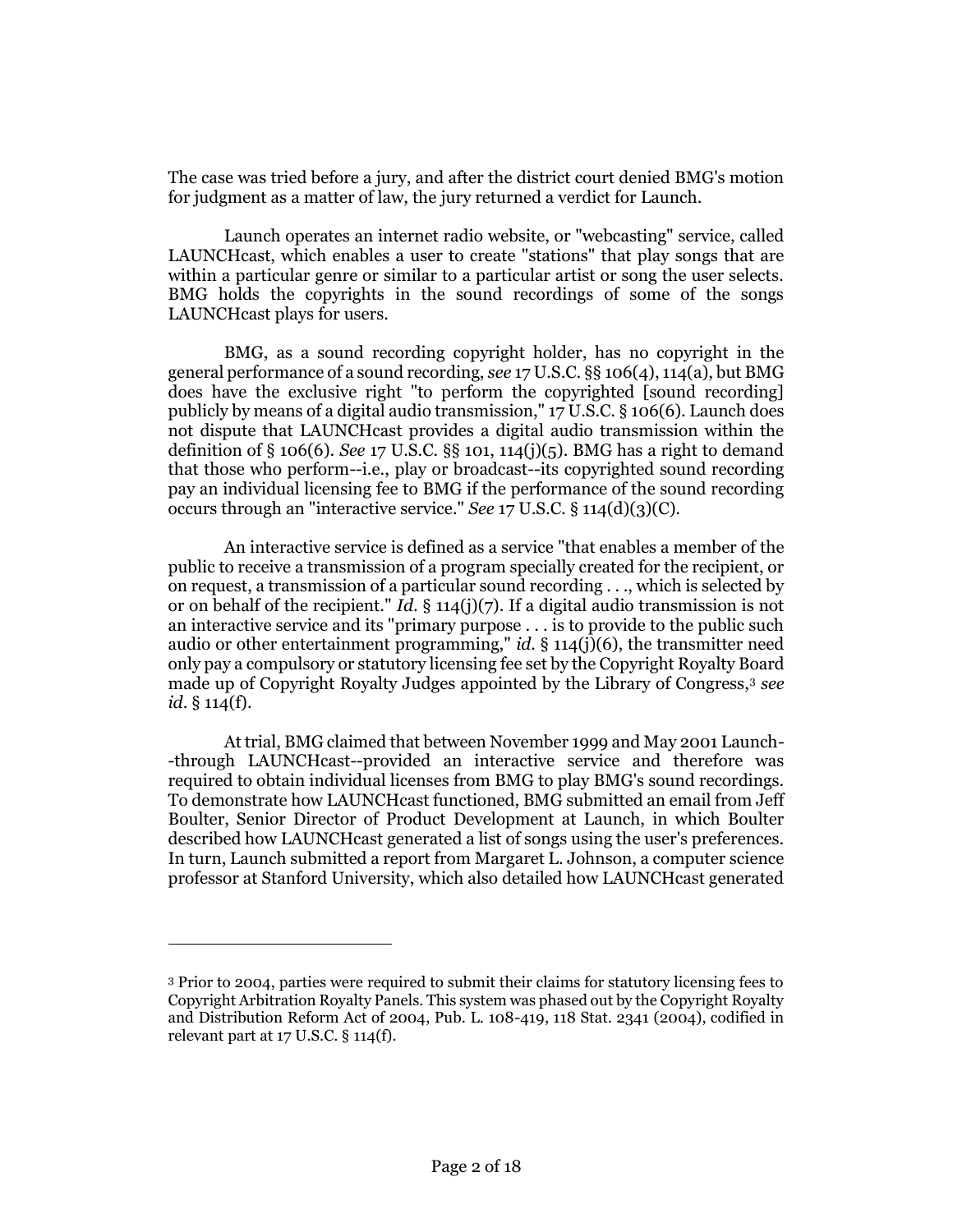songs for a user.<sup>4</sup> There is no material dispute between the parties with regard to how LAUNCHcast works. The jury returned a verdict in favor of Launch.

BMG appeals the district court's denial of BMG's motions for dismissal under 12(b)(6), summary judgment after discovery, and judgment as a matter of law before the jury verdict, arguing that LAUNCHcast is an interactive service as a matter of law because LAUNCHcast is "designed and operated to enable members of the public to receive transmissions of programs specially created for them." BMG claims that under the DMCA there is no tipping point for the level of influence a user must assert before the program becomes an interactive service- all that matters is that the alleged copyright infringer is "transmilitting]  $\ldots$  a program specially created for" the user. Alternatively, BMG claims the district court's jury instruction was error in several respects.

## **Discussion**

 $\overline{a}$ 

The district court charged the jury with determining whether LAUNCHcast was an interactive service within the meaning of  $\S$  114(j)(7). The district court indicated that it was for the jury "to decide how much influence a consumer or a recipient can have on the programing offered by the transmitting entity--. . . the broadcaster--before that activity must be characterized as interactive, keeping in mind the purpose of the statute." On two separate occasions the district court noted that "there is no bright line marking the limits between an interactive service and a noninteractive service." These instructions may have misled the jury into believing that it was the jury's responsibility to determine the legal definition of interactive, a task far beyond the scope of its duty. *See LNC Invs., Inc. v. First Fid. Bank, N.A. N.J*., 173 F.3d 454, 467-68 (2d Cir. 1999).

But we need not determine the propriety of the instruction because we agree with BMG that the central issue of this case--interactivity--presents an issue of law.<sup>5</sup> The parties do not materially disagree on how LAUNCHcast works; their point of conflict centers on whether the program is "interactive" as defined by the statute--clearly an issue of law and therefore strictly under the purview of the courts. *See United States v. Nolan*, 136 F.3d 265, 271 (2d Cir. 1998).

An "interactive service" according to the statute "is one that enables a member of the public to receive a transmission of a program specially created for the recipient, or on request, a transmission of a particular sound recording, whether or not as part of a program, which is selected by or on behalf of the

<sup>4</sup> The substance of Boulter and Johnson's accounts of LAUNCHcast operation are provided in greater detail *infra*.

<sup>5</sup> BMG has argued as much by moving for dismissal under 12(b)(6), summary judgment, and for judgment as a matter of law on the issue of interactivity and appealing the denial of these motions to this Court.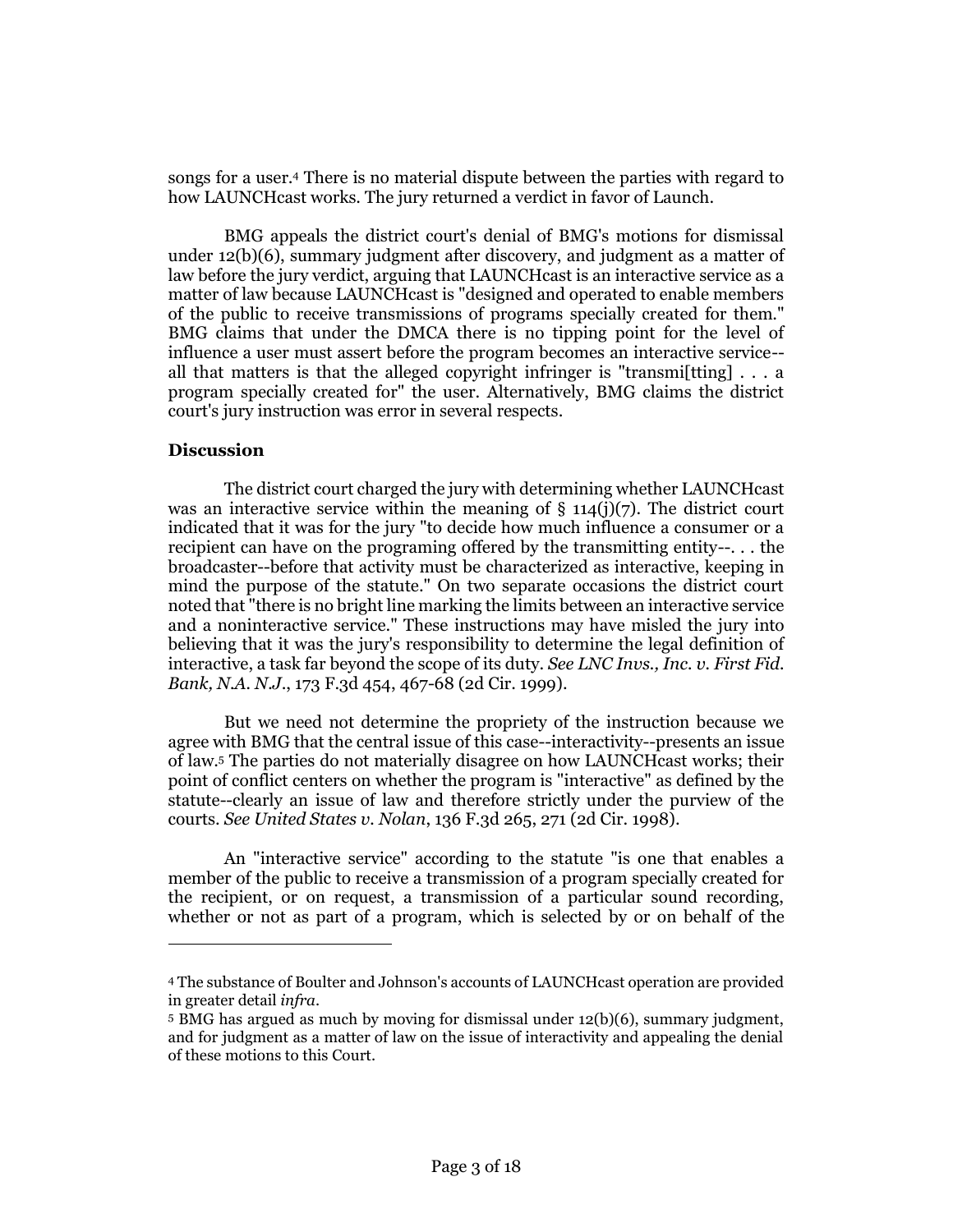recipient."  $17 \text{ U.S.C. }$  §  $114(j)(7)$ . The statute provides little guidance as to the meaning of its operative term "specially created." According to Merriam-Webster's Collegiate Dictionary, "specially" means: (1) "in a special manner"; (2) "for a special purpose"; (3) "in particular" or "specifically"; or (4) "especially." Create, the root of "created," means: (1) "to bring into existence"; (2) "to produce"; (3) to "cause" or "occasion"; or (4) to "design."

These definitions indicate that a "specially created" program is a program produced or designed specifically for the user--not much help defining the terms of the statute in this case. BMG sees the issue as a simple one. BMG argues that any service that reflects user input is specially created for and by the user and therefore qualifies as an interactive service. But we should not read the statute so broadly. Justice Oliver Wendell Holmes once wrote that "[a] word is not a crystal, transparent and unchanged, it is the skin of a living thought and may vary greatly in color and content according to the circumstances and the time in which it is used." *Towne v. Eisner*, 245 U.S. 418, 425, 38 S. Ct. 158, 62 L. Ed. 372, T.D. 2634, 15 Ohio L. Rep. 562 (1918) (internal citation omitted). Holmes's observation seems pertinent here. The meaning of the phrase in question must significantly depend on the context in which Congress chose to employ it.

Congress extended the first copyright protection for sound recordings in 1971 by creating a right "[t]o reproduce and distribute" "tangible" copies of sound recordings. Sound Recording Act of 1971 (the "SRA"), Pub. L. 92-140, 85 Stat. 391; *see also Bonneville Int'l Corp. v. Peters*, 347 F.3d 485, 487-89 (3d Cir. 2003) (detailing the history and evolution of the sound recording copyright). Congress drafted the SRA to address its concern about preventing "phonorecord piracy due to advances in duplicating technology." H.R. Rep. No. 104-274, at 11 (1995) (summarizing the history of sound recording copyright). Notably, unlike the copyright of musical works, the sound recording copyright created by the SRA did not include a right of performance. *See* Digital Performance Right in Sound Recordings Act of 1995, Pub. L. No. 104-39, 109 Stat. 336, codified as 17 U.S.C. § 106. Therefore, holders of sound recording copyrights--principally recording companies such as BMG--had no right to extract licensing fees from radio stations and other broadcasters of recorded music. The reason for this lack of copyright protection in sound recordings, as the Third Circuit has put it, was that the "recording industry and [radio] broadcasters existed in a sort of symbiotic relationship wherein the recording industry recognized that radio airplay was free advertising that lured consumers to retail stores where they would purchase recordings." *Bonneville Int'l Corp*., 347 F.3d at 487. As the *Bonneville* court also noted, however, the relationship has been, and continues to be, "more nuanced" and occasionally antagonistic. *Id*. at 488 n.3. In response to continued lobbying by the recording industry, Congress and the Copyright Office (the "Office") studied the need for stronger copyright protection for sound recordings for two decades after passage of the SRA. *See* 141 Cong. Rec. S11,945-04, 11,949 (daily ed. Aug. 8, 1995) (statement of Sen. Hatch).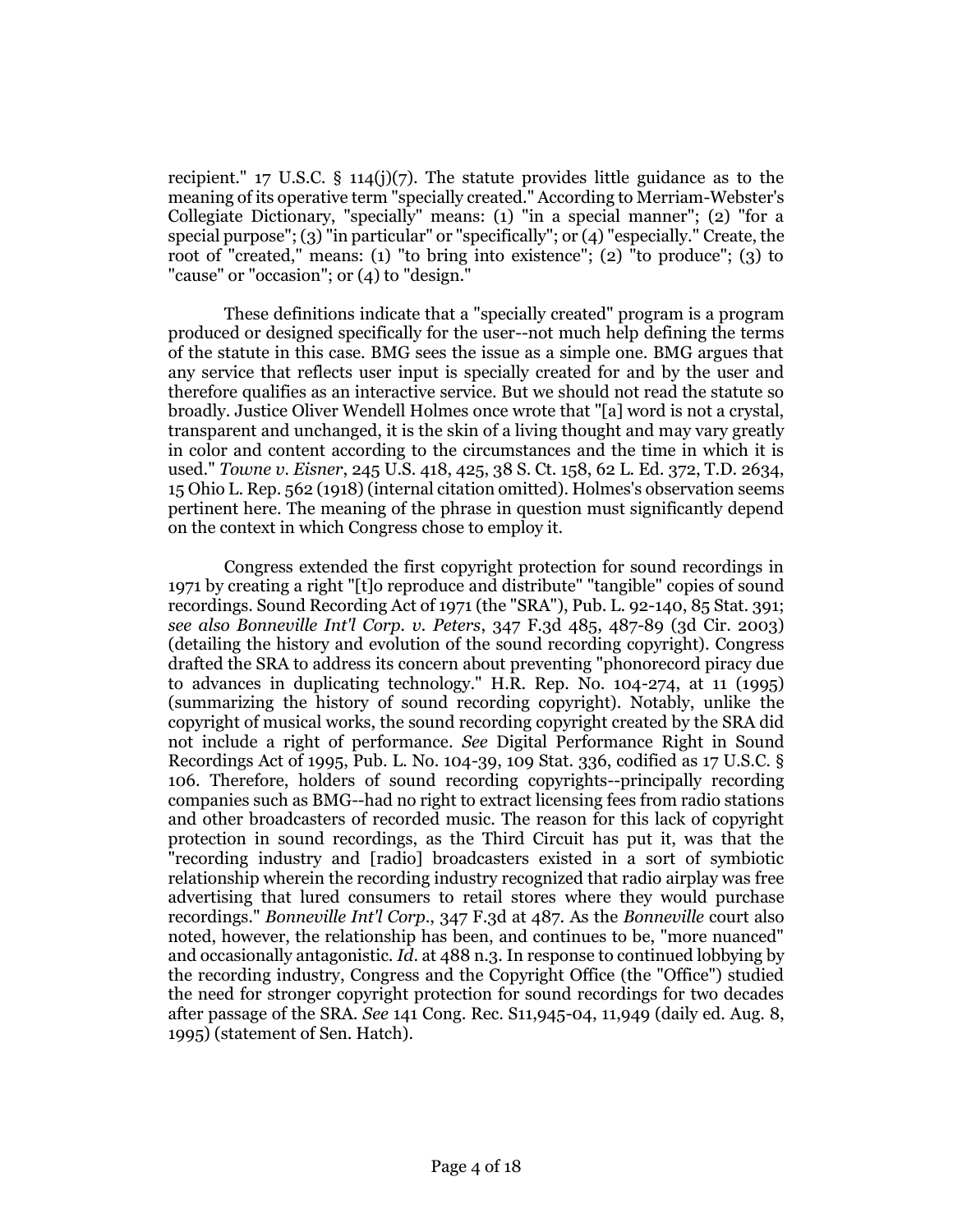With the inception and public use of the internet in the early 1990s, the recording industry became concerned that existing copyright law was insufficient to protect the industry from music piracy. At the time, the United States Register of Copyrights referred to the internet as "the world's biggest copying machine." Stephen Summer, *Music on the Internet: Can the Present Laws and Treaties Protect Music Copyright in Cyberspace?*, 8 Currents: Int'l Trade L. J. 31, 32 (1999). What made copying music transmitted over the internet more dangerous to recording companies than traditional analog copying with a tape recorder was the fact that there is far less degradation of sound quality in a digital recording than an analog recording. *See id*. Although data transmission over the internet was slow--in 1994 it took on average twenty minutes to download one song--the recording industry foresaw the internet as a threat to the industry's business model. *See* Judy Holland, *Music Industry is Encouraged*, States News Serv., Jul. 24, 1994. If an internet user could listen to music broadcast over, or downloaded from, the internet for free, the recording industry worried that the user would stop purchasing music. Jason Berman, president of the Recording Industry Association of America (the "RIAA"), the lobbying arm of the recording industry, stated in 1994 that without a copyright in a right of performance via internet technology, the industry would be "unable to compete in this emerging digital era." Jube Shiver, Jr., *Digital Double Trouble*, L.A. Times (Apr. 11, 1994). Berman warned that "digital delivery would siphon off and eventually eliminate the major source of revenue for investing in future recordings" and that "[o]ver time, this [would] lead to a vast reduction in the production of recorded music." Digital Performance Right in Sound Recording: Hearing on H.R. 1506 Before the H. Comm. on the Judiciary, Subcomm. on Courts & Intellectual Prop., 104th Cong. (1995) (statement of Jason Berman, President, RIAA).

The Commerce Department, which oversees the Copyright Office, recognized that failing to provide more protections to the recording industry would drive the music industry away from using the internet as a medium for legitimate music distribution. As then-Assistant Secretary of Commerce Bruce Lehman said, "If we don't make it clear you can't transmit a work without the permission of the owner, copyright owners aren't going to use the information highway . . . . There won't be any cars on the highway if we don't make certain the cars don't get hijacked at the entrance ramp." Teresa Riordan, *Writing Copyright Law For an Information Age*, N.Y. Times (Jul. 7, 1994) (internal quotation marks omitted). In a white paper to President Clinton, an information infrastructure task force chaired by Lehman recommended that Congress give sound recording copyright holders a right of performance. Bruce A. Lehman, *Intellectual Property and the National Information Infrastructure: The Report of the Working Group on Intellectual Property Rights*, INFORMATION INFRASTRUCTURE TASK FORCE 221-25 (1995).

In light of these concerns, and recognizing that "digital transmission of sound recordings [were] likely to become a very important outlet for the performance of recorded music," Congress enacted the Digital Performance Right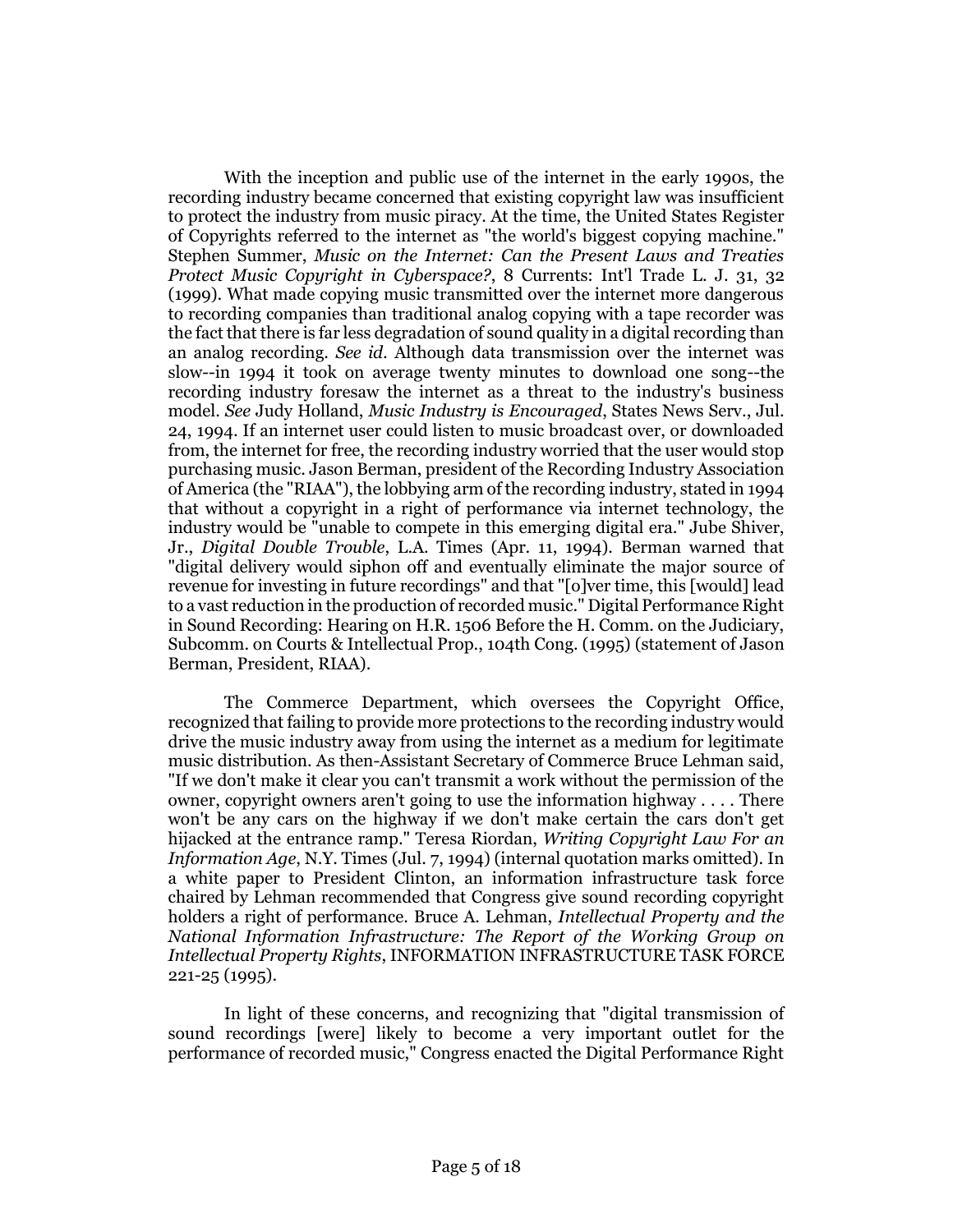in Sound Recordings Act of 1995 (the "DPSR"), giving sound recording copyright holders an exclusive but "narrow" right to perform--play or broadcast--sound recordings via a digital audio transmission. H.R. Rep. No. 104-274, at 12, 13-14. The right was limited to exclusive performance of digital audio transmissions through paid subscriptions services and "interactive services." *See* 17 U.S.C. § 114(d) (1995). While non-interactive subscription services qualified for statutory licensing, interactive services were required to obtain individual licenses for each sound recording those interactive services played via a digital transmission. *See* Lydia Pallas Loren, *Untangling the Web of Music Copyrights*, 53 Case W. Res. L. Rev. 673, 692 (2003). Under the DPSR, interactive service was defined as

one that enables a member of the public to receive, on request, a transmission of a particular sound recording chosen by or on behalf of the recipient. The ability of individuals to request that particular sound recordings be performed for reception by the public at large does not make a service interactive. If an entity offers both interactive and non-interactive services (either concurrently or at different times), the non-interactive component shall not be treated as part of an interactive service. 17 U.S.C. § 114(j)(4) (1995).

The House report noted that the DPSR was enacted to address two related concerns. First, without "appropriate copyright protection in the digital environment, the creation of new sound recordings and musical works could be discouraged, ultimately denying the public some of the potential benefits of the new digital transmission technologies." H.R. Rep. No. 104-274, at 13. Second, "certain types of subscription and interaction audio services might adversely affect sales of sound recordings and erode copyright owners' ability to control and be paid for use of their work." *Id*. With regard to the latter concern, the House noted that "interactive services are most likely to have a significant impact on traditional record sales, and therefore pose the greatest threat to the livelihoods of those whose income depends upon revenues derived from traditional record sales." *Id*. at 14. As one article has noted, these interactive services were likely to have an impact on record sales "because the more *advance* information the user has about the digital transmission, the more the transmission facilitate[d] a user's private copying (in perfect digital copies) of the recorded performance, or, at least, enable[d] the user to substitute listening to the targeted performance for purchasing a copy of it." Jane C. Ginsburg, *Copyright Legislation for the "Digital Millennium*," 23 COLUM.-VLA J.L. & ARTS 137, 167 (1999) (emphasis added).

The House also noted the importance of striking a balance between, on one hand, protecting sound recording copyright holders to promote sales, distribution, and development of new music, and, on the other hand, making development of new media and forms of distribution "economically []feasible." H.R. Rep. No. 104- 274, at 14. Congress attempted to address this concern by making the right "narrow"--limiting it to performance of digital audio transmissions and exempting nonsubscriber services. *See id*. The Senate Report noted that it had similar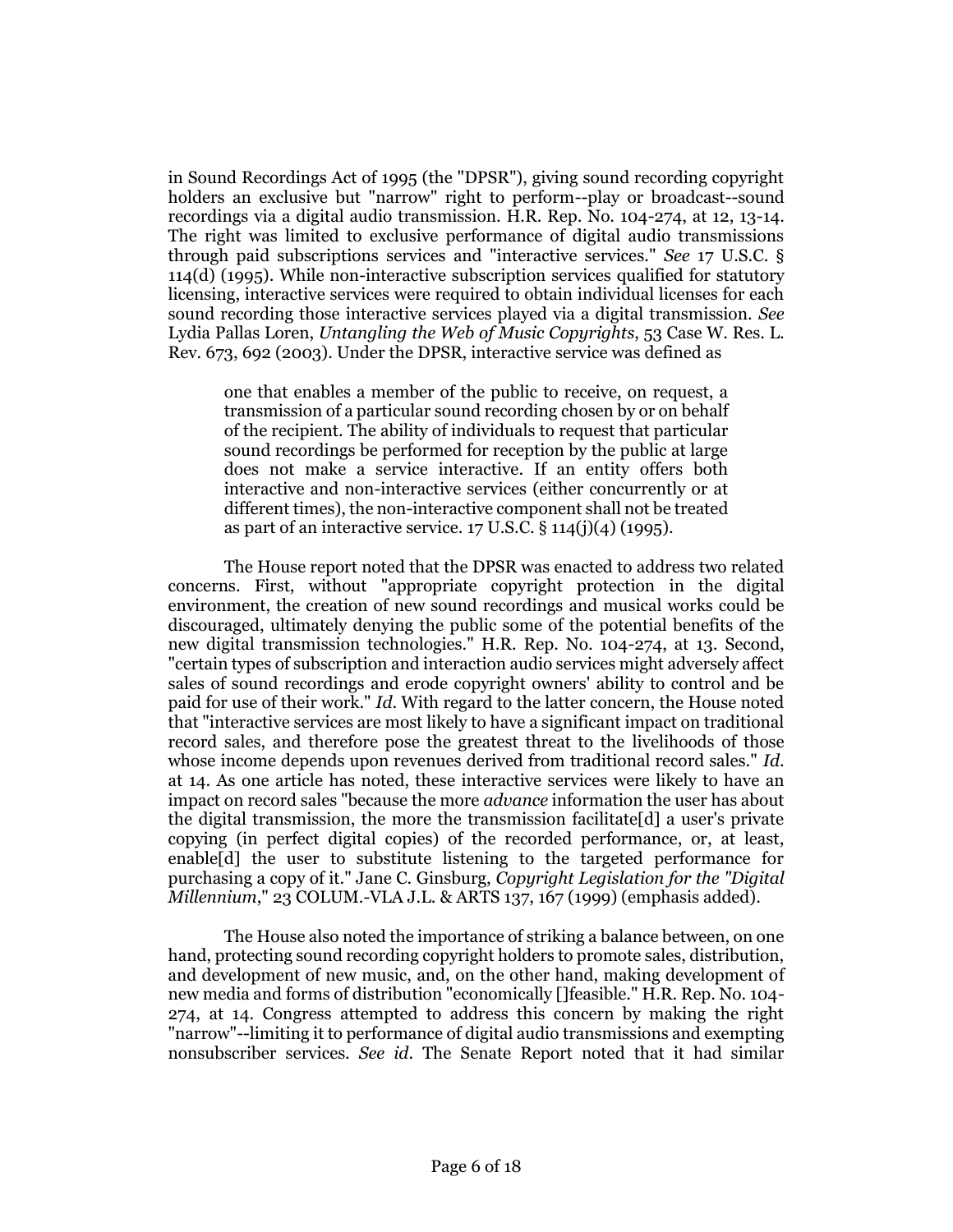concerns. *See* S. Rep. 104-128, at 13-17 (1995), *reprinted in* 1995 U.S.C.C.A.N. 356, 360-64.

Fairly soon after Congress enacted the DPSR, critics began to call for further legislation, charging that the DPSR was too narrowly drawn and did not sufficiently protect sound recording copyright holders from further internet piracy. *See* Summer, 8 CURRENTS: INT'L TRADE L. J. at 36; *see also* Public Performance of Sound Recordings: Definition of Service, 65 Fed. Reg. 77330, 77,331 (letter of the Copyright Office noting that the digital transmission of sound recording "license was amended in 1998 in response to the rapid growth of digital communications networks, *e.g*., the Internet, and the confusion surrounding the question of how the DP[S]R[] applied to certain nonsubscription digital audio services"). For instance, webcasting services, which provide free--i.e., nonsubscription--services that do not provide particular sound recording on request and are therefore not interactive within the meaning of term under the DPSR, at that time fell outside the sound recording copyright holder's right of control. *See* Ginsburg, 23 COLUM.-VLA J.L. & Arts at 167. Recording companies became concerned that these webcasting services were allowing users to copy music transmitted to their computer via webcast for free, *see* Note, June Chung, *The Digital Performance Right in Sound Recording Act and Its Failure to Address the Issue of Digital Music's New Form of Distribution*, 39 ARIZ. L. REV. 1361, 1367 (1997) (explaining how a webcasting user could record and copy webcasted music onto the user's computer), or to listen to these webcasting services in lieu of purchasing music, *see* Comment, Kimberly L. Craft, *The Webcasting Music Revolution Is Ready to Begin, as Soon as We Figure Out the Copyright Law: The Story of the Music Industry at War with Itself*, 24 HASTINGS COMM. & ENT. L.J. 1, 12-13 (2001). Record companies were concerned that these webcasting services were causing a diminution in record sales, which the companies feared would cut into profits and stunt development of the recording industry. *See* Craft, 24 HASTINGS COMM. & ENT. L.J. at 12-13. According to Cary Sherman, Senior Executive Vice President and General Counsel of the RIAA, by 1997, the record industry was losing \$ 1 million a day due to music piracy. Copyright Piracy in the Internet: Hearing on H.R. 2265 Before H. Comm. on the Judiciary, Subcomm. on Courts & Intellectual Prop., 105th Cong. (1997) (statement of Cary H. Sherman, Senior Executive Vice President and General Counsel of the RIAA).

In light of these concerns, Congress enacted the current version of § 114 under the DMCA in 1998. The term "interactive service" was expanded to include "those that are specially created for a particular individual." H.R. Rep. No. 105- 796, at 87 (1998) (Conf. Rep.). As enacted, the definition of "interactive service" was now a service "that enables a member of the public to receive a transmission of a program specially created for the recipient, or on request, a transmission of a particular sound recording, whether or not as part of a program, which is selected by or on behalf of the recipient." 17 U.S.C. § 114.

According to the House conference report,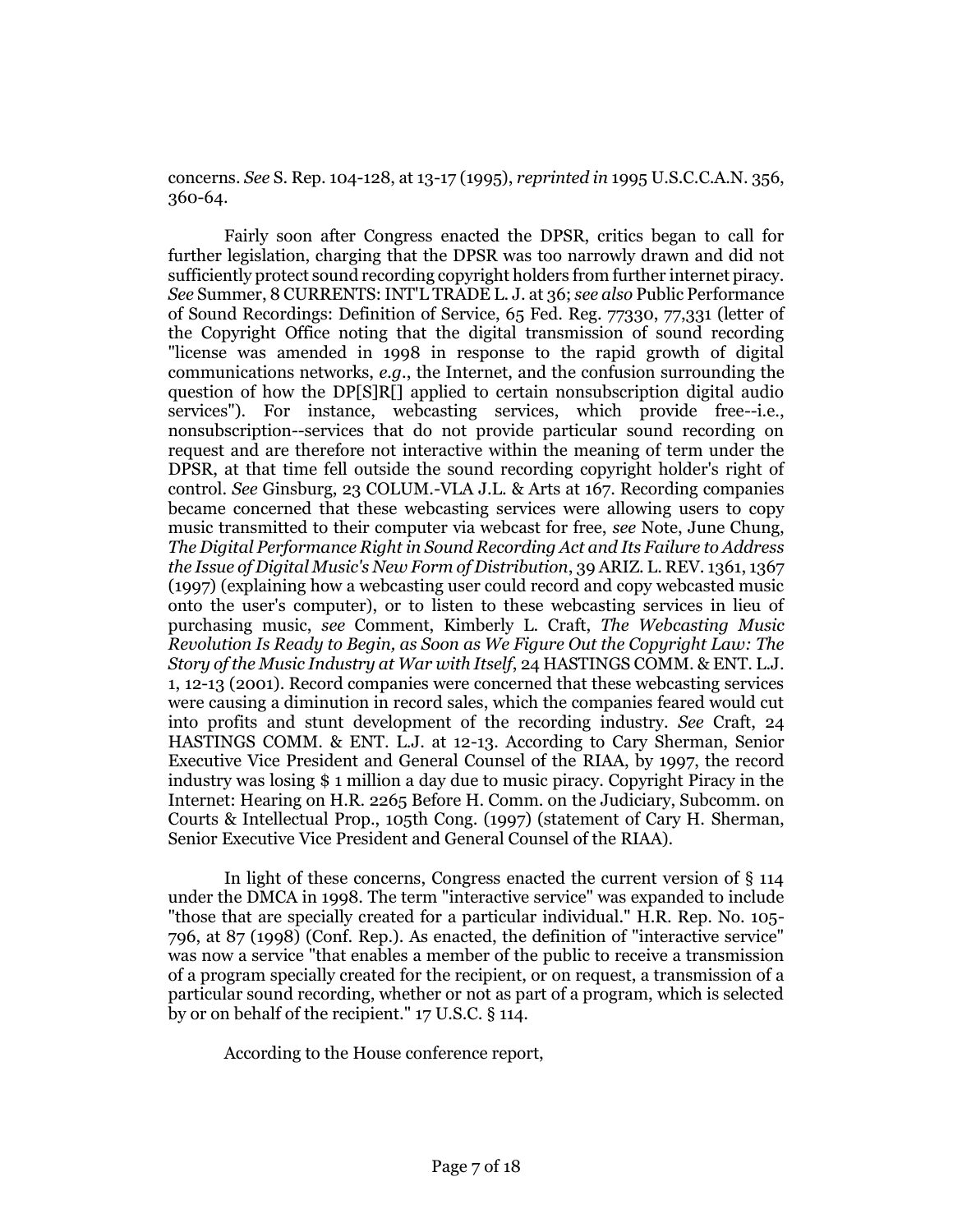The conferees intend that the phrase "program specially created for the recipient" be interpreted reasonably in light of the remainder of the definition of "interactive service." For example, a service would be interactive if it allowed a small number of individuals to request that sound recordings be performed in a program specially created for that group and not available to any individuals outside of that group. In contrast, a service would not be interactive if it merely transmitted to a large number of recipients of the service's transmissions a program consisting of sound recordings requested by a small number of those listeners. H.R. Rep. No. 105-796, at 87- 88 (Conf. Rep.).

The House report continued that a transmission is considered interactive "if a transmission recipient is permitted to select particular sound recordings in a prerecorded or predetermined program." *Id*. at 88. "For example, if a transmission recipient has the ability to move forward and backward between songs in a program, the transmission is interactive. It is not necessary that the transmission recipient be able to select the actual songs that comprise the program." *Id*.

On April 17, 2000, the Digital Media Association ("DiMA"), the lobbying arm of transmitters of digital media such as Launch, filed a petition with the Copyright Office requesting that the Office amend the definition of "service" "to state that a service is not interactive simply because it offers the consumer some degree of influence over the programming offered by the webcaster." DiMA asked the Copyright Office to adopt the following as a rule:

A Service making transmissions that otherwise meet the requirements for the section 114(f) statutory license is not rendered "interactive," and thus ineligible for the statutory license, simply because the consumer may express preferences to such Service as to the musical genres, artists and sound recordings that may be incorporated into the Service's music programming to the public. The DiMA did not ask the Copyright Office to determine whether any particular services was non-interactive.

On November 21, 2000, the Copyright Office issued a letter stating that because "of the rapidly changing business models emerging in today's digital marketplace, no rule can accurately draw the line demarcating the limits between an interactive service and a noninteractive service. Nor can one readily classify an entity which makes transmissions as exclusively interactive or noninteractive." The Copyright Office stated that determinations of interactivity "must be made on a case-by-case basis after the development of a full evidentiary record."

Despite refusing to make a broad rule governing interactivity, the Copyright Office did opine that in enacting the  $\S$  114(j)(7), "Congress sought to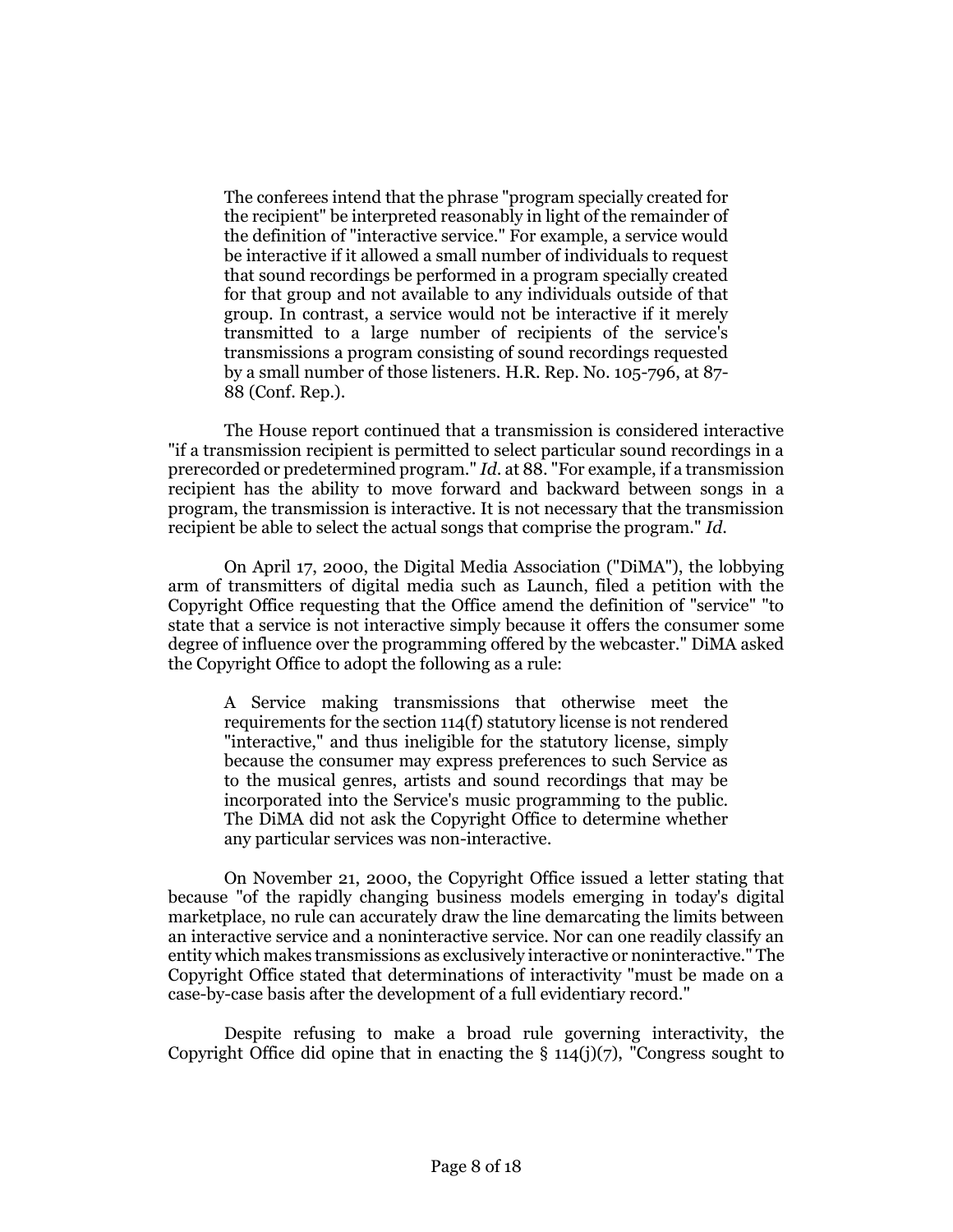identify a service as interactive according to the amount of influence a member of the public would have on the selection and performance of a particular sound recording." However, the Office stated that "the fact that some degree of consumer influence on a service's programming is permissible does not mean that a regulation to clarify that fact is necessary or even desirable." The Copyright Office also noted that "because the law and the accompanying legislative history make it clear that consumers can have some influence on the offerings made by a service without making the service interactive, there is no need to amend the regulations to make this point."

In a footnote, the Copyright Office noted that the RIAA and DiMA had discussed LAUNCHcast "to illustrate the type of offerings that are in dispute." The Copyright Office concluded that "[f]rom these descriptions, there is considerable doubt whether [LAUNCHcast] would qualify as an 'interactive service.'" On December 8, 2000, the Copyright Office posted a message on its website that there had been a typographical error in its letter. It then reissued its letter with identical substantive language, but altered the footnote to read: "From these descriptions, there is considerable doubt whether [LAUNCHcast] would qualify as a noninteractive service." In the published version of the letter, however, the Copyright Office again altered the footnote to read as it had read in the November 21, 2000 letter--noting that there was considerable doubt that LAUNCHcast was interactive.<sup>6</sup> Public Performance of Sound Recordings, 65 Fed. Reg. at 77332.

In sum, from the SRA to the DMCA, Congress enacted copyright legislation directed at preventing the diminution in record sales through outright piracy of music or new digital media that offered listeners the ability to select music in such a way that they would forego purchasing records.

Armed with the statute's text and context, we must examine the complex nature of the service LAUNCHcast provided.<sup>7</sup> Throughout the life of this case, the parties have expressed little disagreement as to how LAUNCHcast operates,

<sup>6</sup> In a memorandum from Kenneth L. Steinthal, attorney for Launch, admitted into evidence at trial, Steinthal stated that he spoke with the individual in the Copyright Office who drafted the footnote. Steinthal stated that according to that individual, someone from the RIAA had called the Copyright Office and as a result, the substance of the footnote was changed. According to Steinthal, the individual told him that the footnote "had been intended to send a message . . . that . . . it would be a 'long shot' for a service such as Launchcast . . . to be considered non-interactive." Whatever the etiology of the Copyright Office's inability to make up its mind, we find the Copyright Office efforts here of little help. <sup>7</sup> For the following analysis of LAUNCHcast's service we rely on Plaintiffs' Exhibits 260 and 262, in which Boulter describes how LAUNCHcast operated, as well as the report submitted by Johnson offering essentially the same analysis.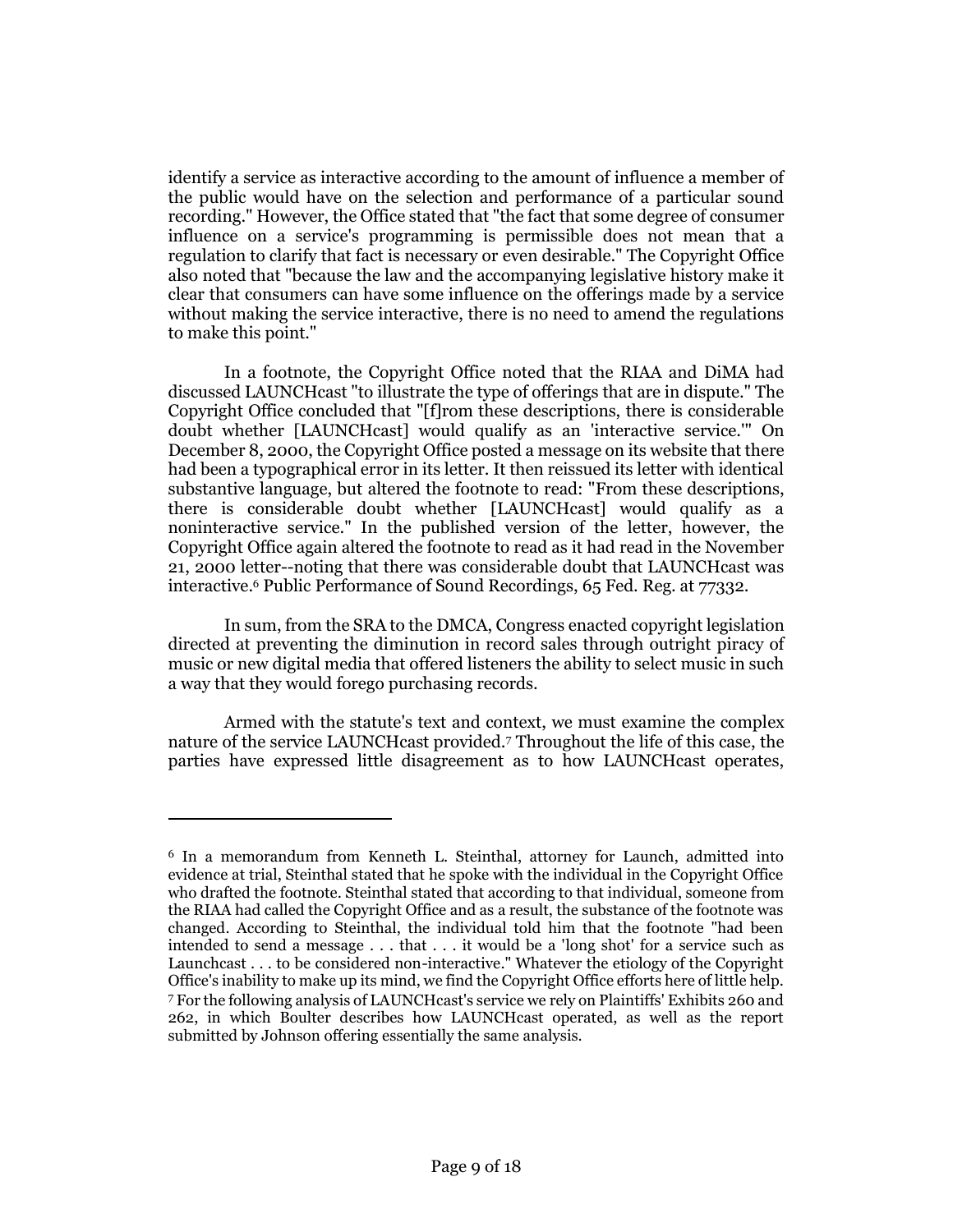however, the conclusions they reach as to whether the statute applies to LAUNCHcast are, not surprisingly, radically different.<sup>8</sup>

After creating a username and password, and entering basic information and preferences unrelated to the music LAUNCHcast provides, a LAUNCHcast user is able to create and modify personalized radio stations. First, the user is prompted to select artists whose music the user prefers. The user is then asked which music genres the user enjoys and asked to rate the genres on a scale. The user is also asked the percentage of new music--songs the user has not previously rated--the user would like to incorporate into the user's station (the "unrated quota")<sup>9</sup> and whether the user permits playing songs with profane lyrics. The minimum unrated quota is 20%, meaning no less than 20% of the songs played can be unrated.

Once LAUNCHcast begins playing music based on the user's preferred artists and genres, the user rates the songs, artists, or albums LAUNCHcast plays between zero and 100, with 100 being the best rating. Below the rating field are hyperlinks termed "history," "share," and "buy." The history hyperlink allows the user to see a list of the songs previously played, and the buy hyperlink facilitates the user's purchase of the songs. The share hyperlink allows the user to share the station with other users. This feature facilitates the "subscription" of one user to another user's station. When user A subscribes to the station of user B, user B becomes a "DJ" for user A. The DJ feature of LAUNCHcast does not allow a user to play particular songs for other users, but instead gives users access to each other's stations, which they can modify by rating songs, artists, or albums. These modifications only affect what songs the user hears on the DJ's station and do not affect the songs the DJ hears on the DJ's station, nor do the modifications affect the DJ's personal modification of the DJ's station. While a song is playing, the user has the ability to pause the song, skip the song, or delete the song from the station by rating the song zero. Notably, the user may not go back to restart the song that is playing, or repeat any of the previously played songs in the playlist.

Whenever the user logs into LAUNCH cast and selects a station, LAUNCHcast generates a playlist of fifty songs based on several variables.<sup>10</sup>

<sup>8</sup> Federal judges are appointed for life. U.S. Const. art. III, § 1. Our familiarity with the everchanging terms and technology of the digital age is, to say the least, varied. We have attempted to portray the processes and procedures of LAUNCHcast in lay terms, understandable to ourselves and the public.

<sup>9</sup> LAUNCHcast disregards the unrated quota selected by the user if the number of rated songs LAUNCHcast uses to generate a playlist for the user is less than 100. This is detailed further *infra*.

<sup>10</sup> If there are more than eight songs left unheard on the playlist previously begun by the user during the last session, the playlist is less than a week old, and fewer than fifteen songs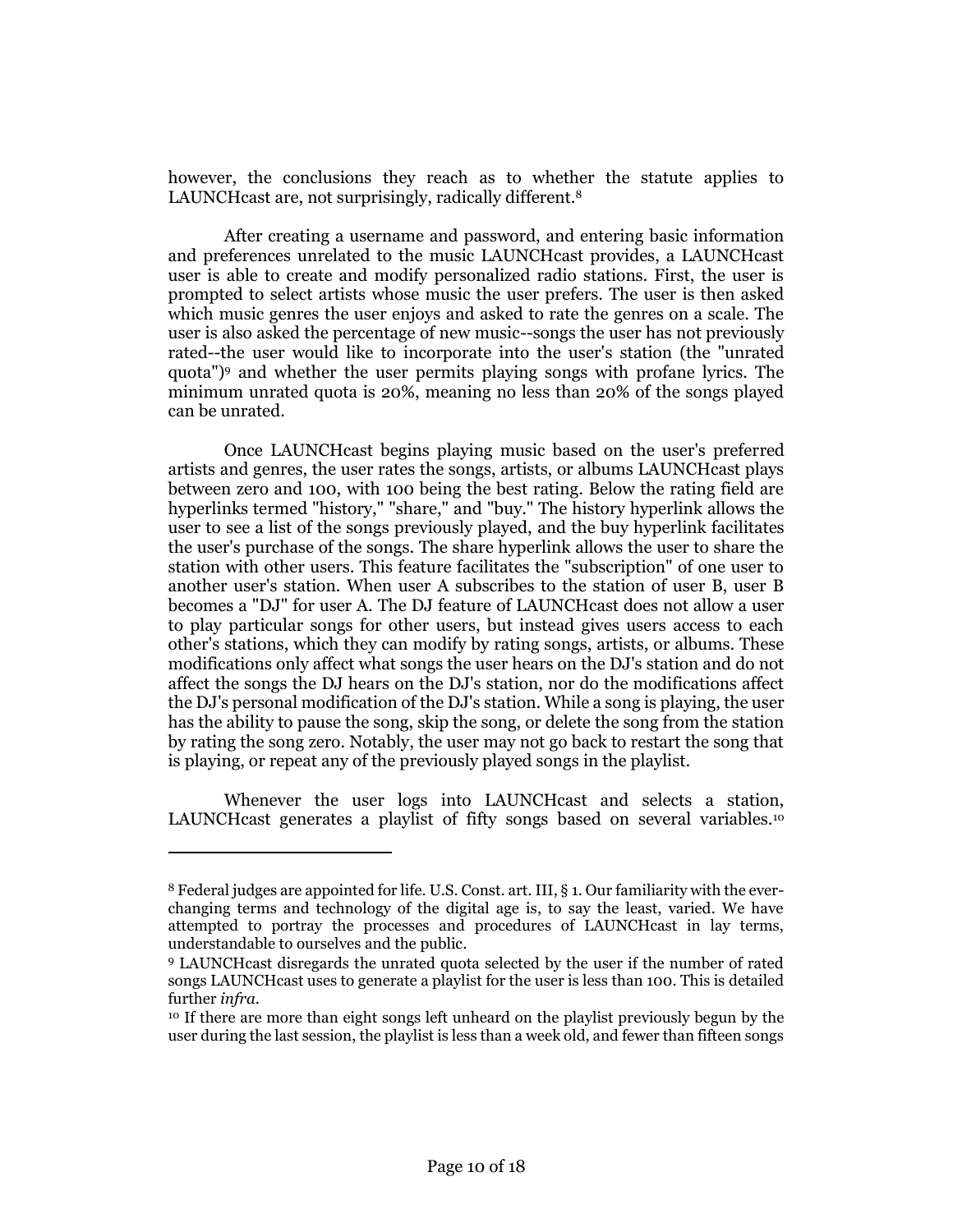LAUNCHcast does not provide a list of the pool of songs or of the songs in the generated playlist, and therefore, the user does not know what songs might be played. LAUNCHcast selects the songs by first looking to the unrated quota and whether to exclude songs with profane lyrics or songs that cannot be transmitted over the user's bandwidth. Next LAUNCHcast creates a list of all the potential songs that can be put in the playlist (called a "hashtable"). LAUNCHcast then generates a list of all songs played for the user within the last thirty days, a list of all DJs, genres, and radio stations to which the user subscribes, and a list of all the ratings of all the songs, artists, and albums rated by either the user or any DJ to which the user subscribes.<sup>11</sup> Songs that the user has rated are "explicitly rated" songs. LAUNCHcast "implicitly rates" songs that appear in an album that the user or a subscribed-to DJ has rated and songs that appear in the same album as another song the user has already rated.<sup>12</sup> All of these songs are initially added to the hashtable. LAUNCHcast then excludes: (1) all songs that the user, or a DJ to which the user subscribes, requests be skipped permanently (rated as zero) and (2) songs played within the last three hours for the user on any LAUNCHcast station. This yields approximately 4,000 songs.

LAUNCHcast then adds to the hashtable the 1,000 most popular songs- songs most highly rated by all LAUNCHcast users--in the bandwidth specified by the user, provided those songs are not already on the hashtable. LAUNCHcast then adds another 5,000 songs. To generate this group of songs, LAUNCHcast first counts the total number of songs contained in each of all the genres the user has selected and divides that number by the total number of songs in LAUNCHcast's database. If the resulting quotient is less than 5% of the number of songs in LAUNCHcast's database then LAUNCHcast picks only songs listed as within the genres the user has selected.<sup>13</sup> This calculation is performed in order to ensure that of the 5,000 "random" songs added to the hashtable, a sufficiently large number are of genres eligible to be selected for inclusion on the final playlist. That means

of the playlist that have been played have been rated by the user for the first time, then LAUNCHcast will begin the old playlist from the first unheard song.

<sup>11</sup> Ratings for individual songs are modified based on the ratings the user (or the DJ to which the user subscribes) has given the artist performing the song or the album on which the song appears. The scope of the modification is irrelevant for purposes of this opinion.

<sup>12</sup> In other words, if the user rates the band U2 or U2's album The Joshua Tree, then U2's song "With or Without You" on the album will be implicitly rated. Likewise, if the user rates Gordon Lightfoot's song "Rainy Day People" but does not rate Lightfoot's iconic song "Canadian Railroad Trilogy"--found on a different album--"Rainy Day People" will be explicitly rated while "Canadian Railroad Trilogy" will be implicitly rated.

<sup>&</sup>lt;sup>13</sup> For example, if the user selects five genres and LAUNCH cast has 1,000 songs listed under each of those genres, with no songs being counted twice for being in multiple genres, and 150,000 songs in its database (the total number of songs in LAUNCHcast's database at that time according to Boulter), then the total number of songs in a selected genre is 5,000. Because 5,000 is 3.3% of 150,000, LAUNCHcast would choose the 5,000 songs from this pool.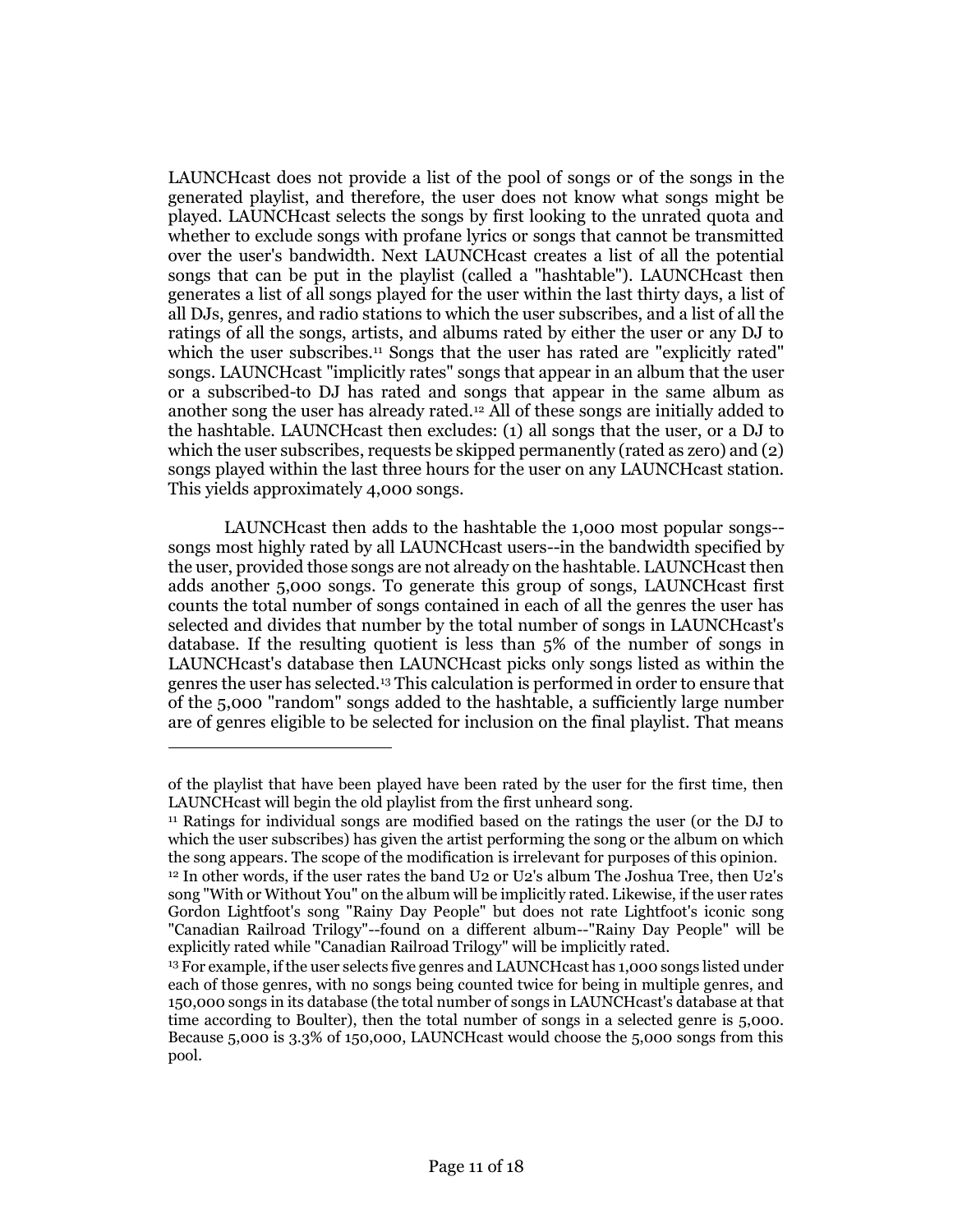that when a user has selected a very small number of genres, the selection of songs of those genres from the hashtable would return only a few songs allowable for play.

If the quotient of total songs in the user's selected genres is greater than 5%, however, a sufficiently large number of the 5,000 randomly chosen songs added to the hashtable will be eligible for inclusion on the final playlist such that limiting the selection of playlist songs by genre will not perceptively decrease the randomness of the songs actually played; therefore, LAUNCHcast picks the 5,000 songs randomly from its entire database, rather than solely from the user's selected genres.

At this point, the hashtable contains approximately 10,000 songs. All of the songs in the hashtable are then sorted according to rating: (1) explicitly rated; (2) implicitly rated; or (3) unrated. Based on these categories, LAUNCHcast determines which songs will be played from each category based on several criteria. First, if the user's list of explicitly and implicitly rated songs is smaller than 100, 90% of the songs LAUNCHcast selects for the playlist are unrated. If the user's list of explicitly and implicitly rated songs is greater than 100, LAUNCHcast uses the unrated quota provided by the user--the minimum unrated quota the user can choose being 20%.<sup>14</sup> Second, no more than 20% of all explicitly rated songs are selected from the hashtable for the playlist. In other words, if a user has only rated ten songs, no more than two of those songs can be selected for the playlist. Third, LAUNCHcast selects no more than three times the quotient of the total number of explicitly rated songs divided by the sum of implicitly and explicitly rated songs. In other words, if a user rates five songs and ten others are implicitly rated--making a total of fifteen songs--then no more than one explicitly rated song can be selected  $(3 \times (5/[5+10]) = 3 \times 1/3 = 1)$ . Fourth, if the user is listening to the station of a DJ and the total number of explicitly and implicitly rated songs is greater than 200, then the total number of explicit songs LAUNCHcast selects will be the lesser of 20% of all explicit songs or half of the songs to be selected in the playlist. In other words, if the user, who has explicitly rated 150 songs and as a result has fifty-one implicitly rated songs (totaling 201), selects the station of a DJ, twenty-five explicitly rated songs will be selected for the playlist from the DJ's station because

<sup>14</sup> The record is unclear whether the unrated quota--if not selected by the user--was fixed at 50% or 20%. *See* Plaintiffs' Exhibits 260, 447. However, for our purposes the dispute is irrelevant because in determining whether LAUNCHcast is an interactive service we consider the particular aspect of LAUNCHcast that is the most interactive, or in other words, the aspect that provides the user with the greatest possible amount of influence on the outcome of the LAUNCHcast playlist. Therefore, we assume a user has a 20% unrated quota.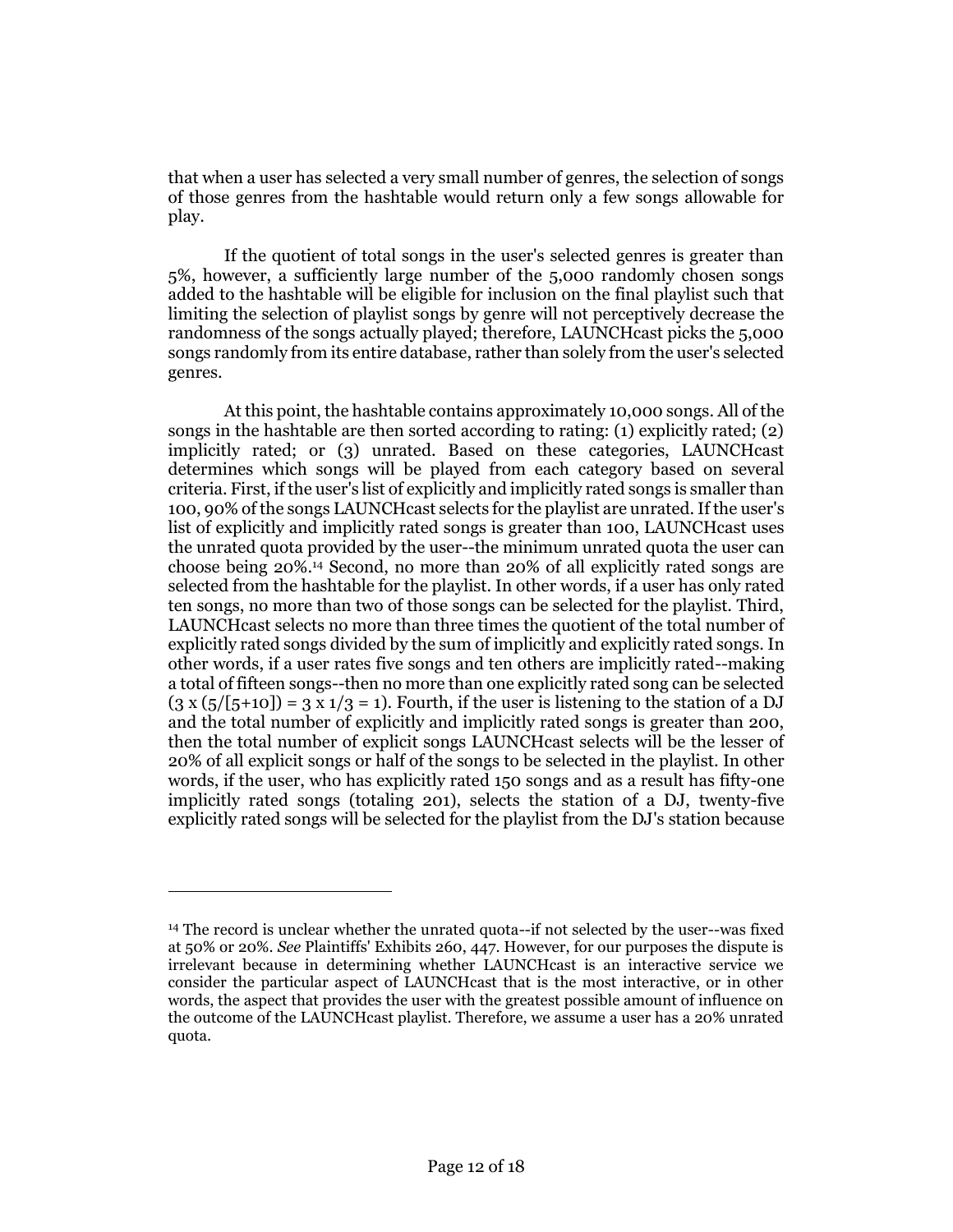half of the songs in the playlist of fifty<sup>15</sup> (twenty-five) is less than 20% of the number of explicitly rated song  $(20\% \text{ of } 150 = 30)$ .

Next, after determining what songs can be selected from the hashtable, LAUNCHcast picks songs from the hashtable to add to the playlist. To do this, LAUNCHcast first selects a song at random from one of the three categories, explicitly rated, implicitly rated, or unrated, but with some restrictions. First, songs are excluded from the playlist if including them would violate the criteria listed above. Second, LAUNCHcast does not play the same song twice in a playlist. Third, LAUNCHcast excludes a song from a playlist if three other songs by that artist have already been selected for the playlist. In other words, if the Beatles' "Here Comes the Sun," "A Day in the Life," and "Eleanor Rigby" have already been selected for the playlist, no other Beatles' song could be added to the playlist. Fourth, LAUNCHcast excludes a song from a playlist if two other songs from the same album have already been selected for the playlist.<sup>16</sup> Fifth, LAUNCHcast has an additional layer to prevent songs by the same artist or from the same album from playing on the playlist. If a song being reviewed for selection for the playlist is by an artist already included in the playlist or from the same album as the previous song selected for the playlist, that song is excluded from the playlist unless--at the end of the process--a user has a playlist with less than 50 songs. Although selection is random, according to Boulter the algorithm used to select songs for the playlist "[is] biased towards the top" of the list--i.e., choosing more highly rated songs-- "but would pick randomly from there. So maybe the first time it picked No. 2 and then it picked 37. Then maybe it picked one and then it picked 300." In her report, Johnson stated that "a random song from that particular list of songs is chosen . . . such that there is a high probability that the song is picked from the higher scored songs in the list."

Finally, once all fifty songs are selected for the playlist, LAUNCHcast orders the playlist. The ordering of the songs is random, provided LAUNCHcast does not play more than two songs in the same album or three songs by the same artist consecutively.<sup>17</sup>

It is hard to think of a more complicated way to "select songs," but this is the nature of webcast music broadcasting in the digital age. Given LAUNCHcast's format, we turn to the question of whether LAUNCHcast is an interactive service

<sup>15</sup> For purposes of describing how LAUNCHcast functions, Boulter "[a]ssume[s] the size of a playlist is 50 songs." We also assume this.

<sup>&</sup>lt;sup>16</sup> This could occur independent of the second rule if the album is a compilation of multiple artists.

<sup>17</sup> This brings LAUNCHcast into compliance with the "sound recording performance complement," which limits webcasters to playing no more than three selections from a given record in a three-hour period.  $17 \text{ U.S.C.}$  §  $114\text{ (d)}(2)\text{ (C)}\text{ (i)},$  (j)( $13\text{).}$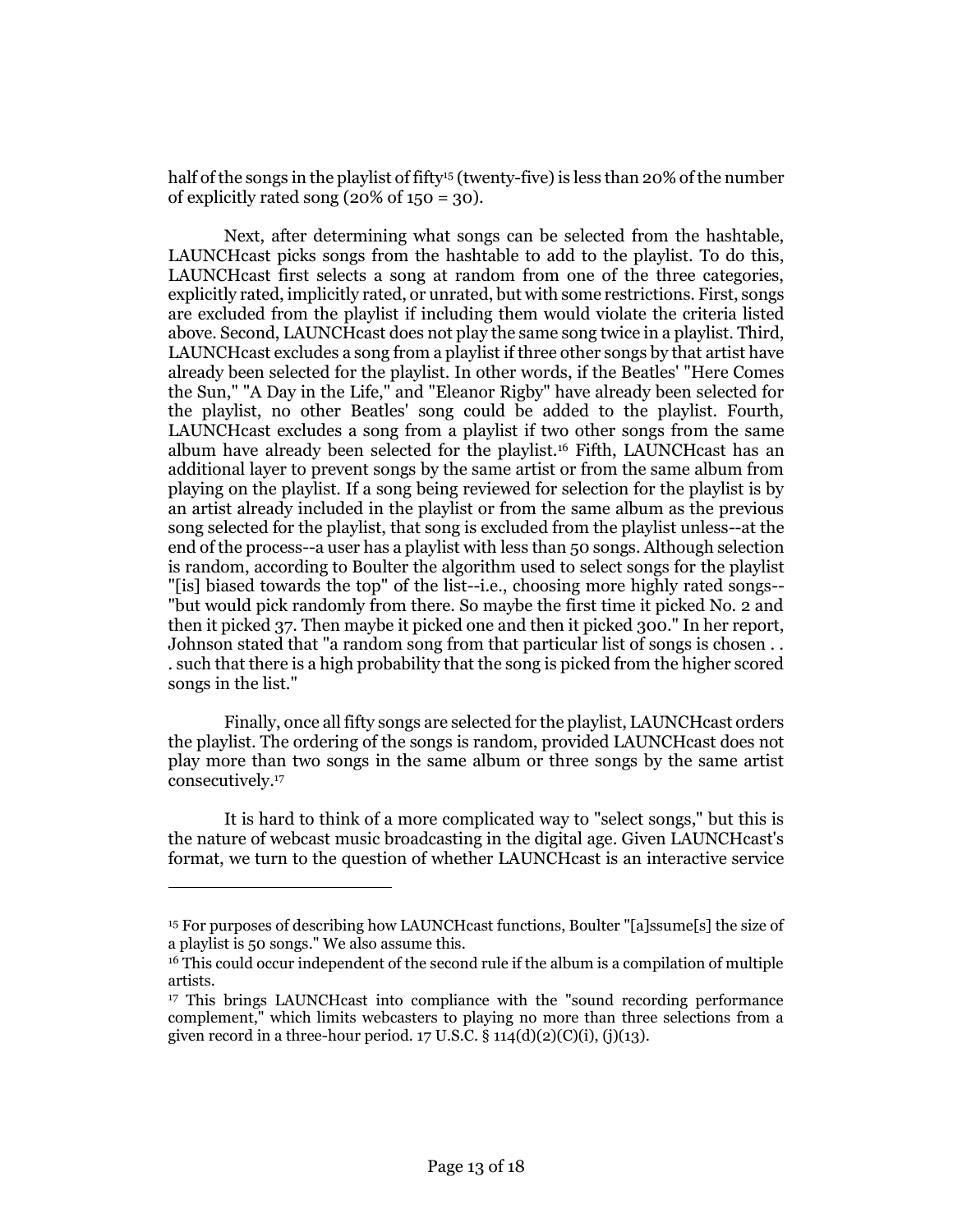as a matter of law.<sup>18</sup> As we have already noted, a webcasting service such as LAUNCHcast is interactive under the statute if a user can either (1) request--and have played--a particular sound recording, or (2) receive a transmission of a program "specially created" for the user. 17 U.S.C. § 114(j)(7). A LAUNCHCAST user cannot request and expect to hear a particular song on demand; therefore, LAUNCHcast does not meet the first definition of interactive. But LAUNCHcast may still be liable if it enables the user to receive a transmission of a program "specially created" for the user. It comes as no surprise to us that the district court, the parties, and others have struggled with what Congress meant by this term.

The language and development of the DPSR and DMCA make clear that Congress enacted both statutes to create a narrow copyright in the performance of digital audio transmissions to protect sound recording copyright holders- principally recording companies--from the diminution in record sales. Congress created this narrow right to ensure that "the creation of new sound recordings and musical works [would not] be discouraged," and to prevent the "threat to the livelihoods of those whose income depends upon revenues derived from traditional record sales." H.R. Rep. No. 104-274, at 13-14.

Contrary to BMG's contentions, Congress was clear that the statute sought to prevent further decreases in revenues for sound recording copyright holders due to significant reductions in record sales, perceived in turn to be a result of the proliferation of interactive listening services.<sup>19</sup> If the user has sufficient control

<sup>18</sup> While we have on other occasions noted that "administrative agencies have broad discretion to interpret the statutes they are charged with implementing," *Khan v. U.S. Dep't of Justice*, 494 F.3d 255, 258 (2d Cir. 2007), we will not give weight to the Copyright Office's footnote regarding LAUNCHcast in its December 2000 letter. Notwithstanding the fact that the footnote specifically discusses LAUNCHcast, the footnote is surplusage to the issue before the Office, and the history of its revisions--complete reversals of opinion by the Copyright Office over a matter of days--seriously call into question the thought process, if any, that went into drafting the footnote.

<sup>19</sup> While file-sharing services like Napster initially caused a decline in records sales, *see* Anita Hamilton, *The Pirates of Prime Time*, Time, Feb. 25, 2002, at 54 (noting that in 2001 CD sales declined for the first time in a decade), recently webcasting services have been credited with "becom[ing] a massive driver in digital [music] sales" by exposing users to new music and providing an easy link to sites where users can purchase this music. Jeb Gottlieb, *Pandora Lifts Lid on Personalizing Online Radio*, Boston HERALD, Feb. 26, 2008, at 32; *see also SoundExchange Open to Bill Targeting Small Webcasters*, COMMC'NS DAILY, May 3, 2007 (noting that independent musician Mike Holden "enjoyed a 'huge increase' in iTunes downloads . . . when Pandora[, another webcasting service,] added his music"). The difference between the two types of services likely explains the different effect on record sales. File-sharing services allow users to copy music files to their computer, thereby enabling the user to listen to the music any time. Webcasting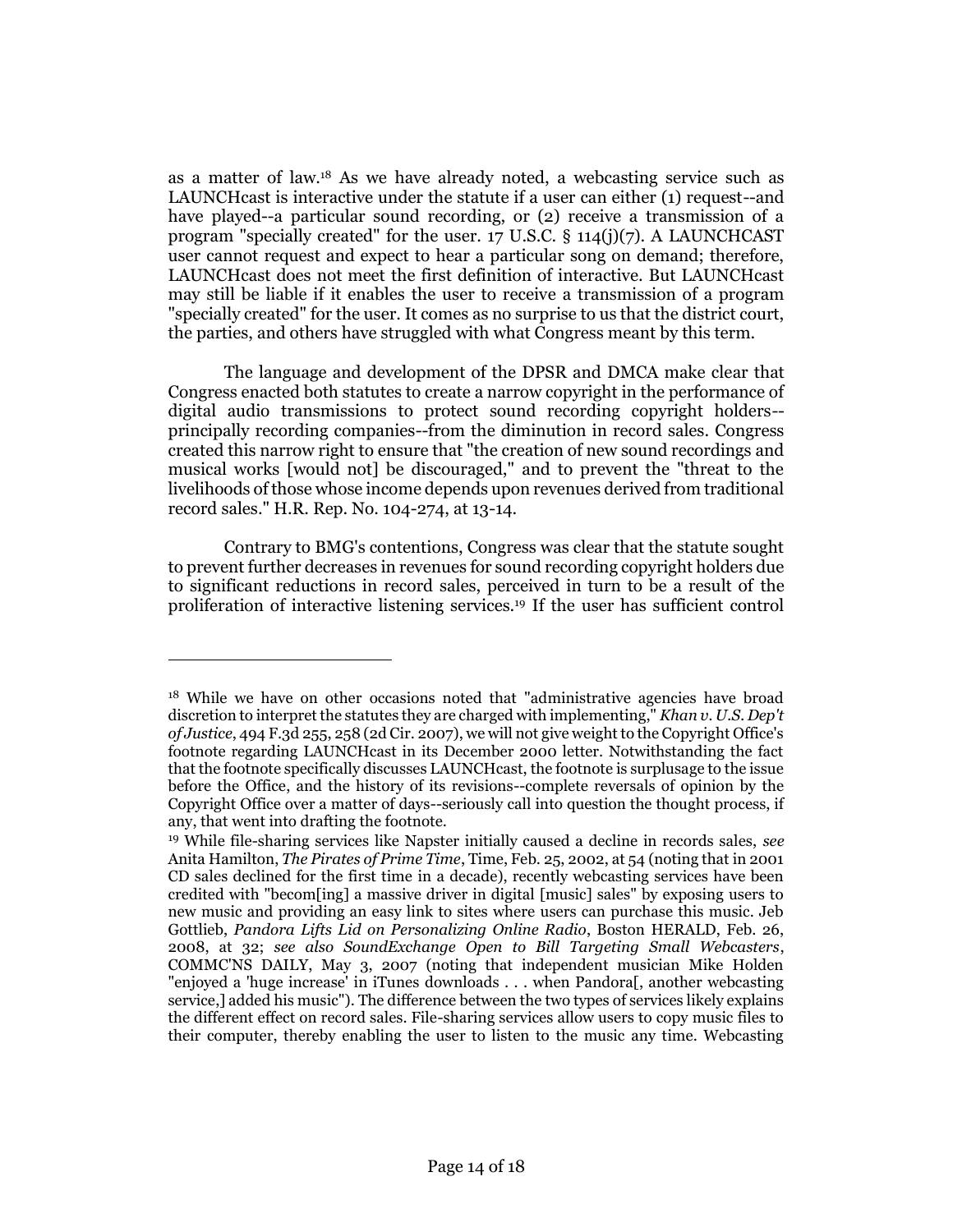over the interactive service such that she can predict the songs she will hear, much as she would if she owned the music herself and could play each song at will, she would have no need to purchase the music she wishes to hear. Therefore, part and parcel of the concern about a diminution in record sales is the concern that an interactive service provides a degree of predictability--based on choices made by the user--that approximates the predictability the music listener seeks when purchasing music.

The current version  $\S 114(j)(7)$  was enacted because Congress determined that the DPSR was not up to the task of protecting sound recording copyright holders from diminution in record sales, presumably because programs not covered by the DPSR's definition of interactive service provided a degree of control--predictability--to internet music listeners that dampened the music listeners' need to purchase music recordings. By giving sound recording copyright holders the right to require individual licenses for transmissions of programs specially created for users, Congress hoped to plug the loophole the DPSR had left open for webcasting services.

To determine what additional service or program Congress intended to include as an interactive service under the DMCA, we look to what language was added to the definition of interactive service. One term notably absent from the DPSR definition, which was later included under the DMCA, is "transmission of a program." 17 U.S.C. § 114(j)(7). While not semantically identical, Title 17 defines "transmission program" as "a body of material that, as an aggregate, has been produced for the sole purpose of transmission to the public in sequence and as a unit." 17 U.S.C. § 101. This definition views a transmission program as a body of material presented as a single unit, as opposed to a selection of individual works. Therefore, in expanding the definition of interactive service to include the transmission of programs specially created for the user, Congress intended to include bodies of pre-packaged material, such as groups of songs or playlists specially created for the user. Given this definition, we turn to the ultimate issue of whether the LAUNCHcast playlists, uniquely generated for the user each time the user selects a station, are specially created and therefore interactive.

Launch does not deny that each playlist generated when a LAUNCHcast user selects a radio station is unique to that user at that particular time. However, this does not necessarily make the LAUNCHcast playlist specially created for the user.<sup>20</sup> Based on a review of how LAUNCHcast functions, it is clear that

services, however, do not allow the user to download files of the music being webcast, and therefore, do not enable music piracy.

<sup>20</sup> While we decline to give weight to the Copyright Office's analysis in its November and December 2000 letters, it is worth noting that in these letters the Office found that the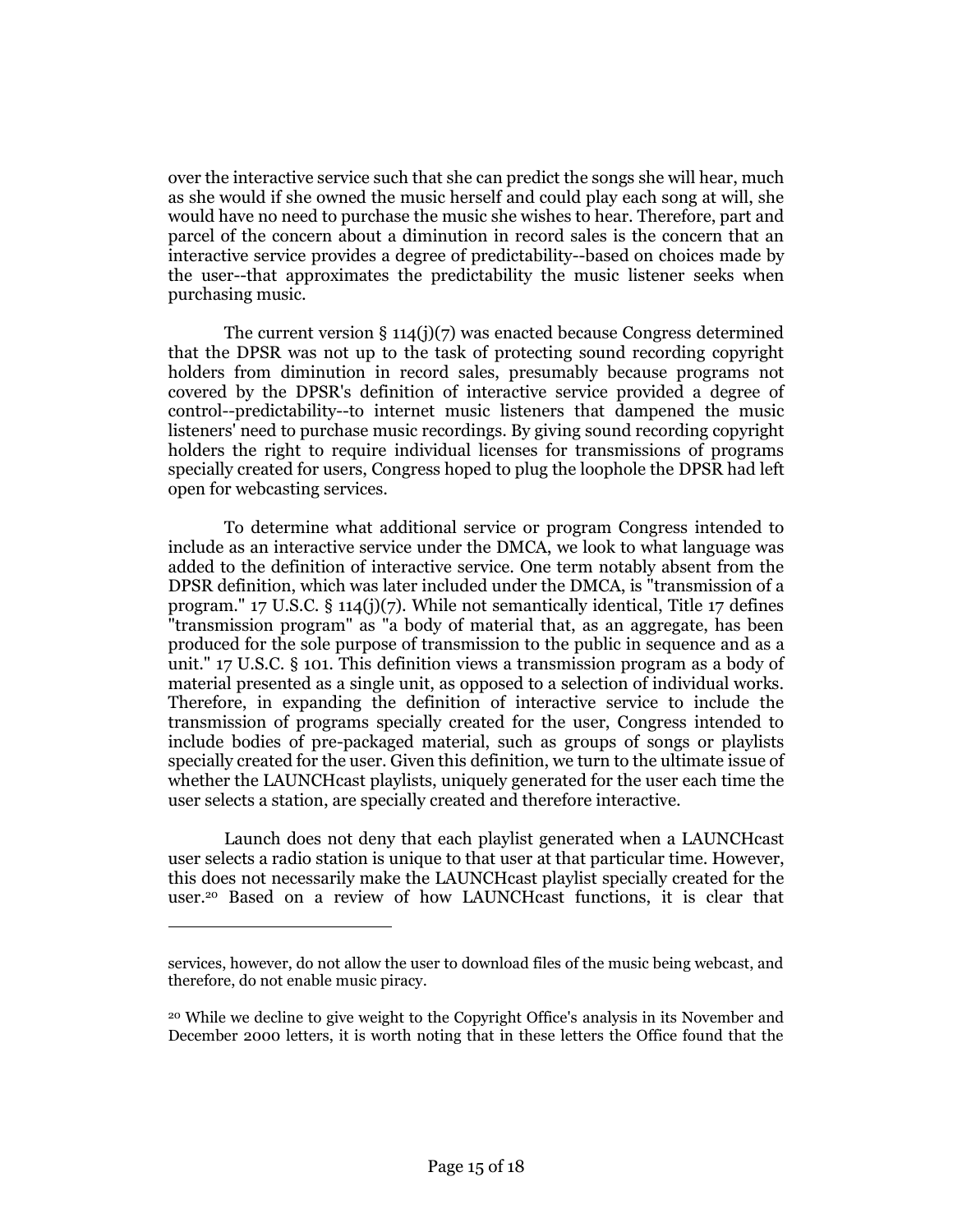LAUNCHcast does not provide a specially created program within the meaning of § 114(j)(7) because the webcasting service does not provide sufficient control to users such that playlists are so predictable that users will choose to listen to the webcast in lieu of purchasing music, thereby--in the aggregate--diminishing record sales.<sup>21</sup>

First, the rules governing what songs are pooled in the hashtable ensure that the user has almost no ability to choose, let alone predict, which specific songs will be pooled in anticipation for selection to the playlist. At least 60% of the songs in the hashtable are generated by factors almost entirely beyond the user's control. The playlist--a total of fifty songs--is created from a pool of approximately 10,000 songs, at least 6,000 of which (1,000 of the most highly rated LAUNCHcast songs among all users and 5,000 randomly selected songs) are selected without any consideration for the user's song, artist, or album preferences.<sup>22</sup> The user has control over the genre of songs to be played for 5,000 songs, but this degree of control is no different from a traditional radio listener expressing a preference for a country music station over a classic rock station. LAUNCHcast generates this list with safeguards to prevent the user from limiting the number of songs in the list eligible for play by selecting a narrow genre. Also, no more than 20% of the songs the user rates--marked by LAUNCHcast as explicitly rated--can be pooled in the hashtable, and no more than three times the number of explicitly rated songs divided by the total number of rated songs can be in the hashtable. This ensures that a limited number of explicitly rated songs will eventually be selected for the playlist. Ironically, this effectively means that the more songs the user explicitly

<sup>&</sup>quot;RIAA readily acknowledges that consumers may express preferences for certain music genres, artists, or even sound recordings without the service necessarily becoming interactive."

<sup>21</sup> In its brief, BMG offers evidence of Launch describing LAUNCHcast as "interactive" in its marketing literature. But our task is to determine whether LAUNCHcast was an interactive service as that term is defined in the statute and not how it was marketed to the public.

<sup>22</sup> This assumes that the word "specially" implies that the program was made by taking some of the user's preferences into consideration. We cannot conclude that a specially created program could include a playlist of completely random songs selected without regard for the user's preferences. First, such a result would make no sense because a unique playlist of random songs would be little different from a radio station streamed over the internet--which at least one Circuit has held only requires that a broadcaster pay a statutory-and not an individual-license. *See Bonneville Int'l Corp*., 347 F.3d at 487. Second, such a random webcast should have no effect on record sales, and therefore imposing an individual licensing requirement for songs played on a random playlist would be inconsistent with the congressional purpose of combating diminutions in records sales. In its letters of November and December 2000, the Copyright Office noted that the "RIAA acknowledge[d] that all music programming services[, including webcasting services,] are likely to be influenced by their consumers' tastes."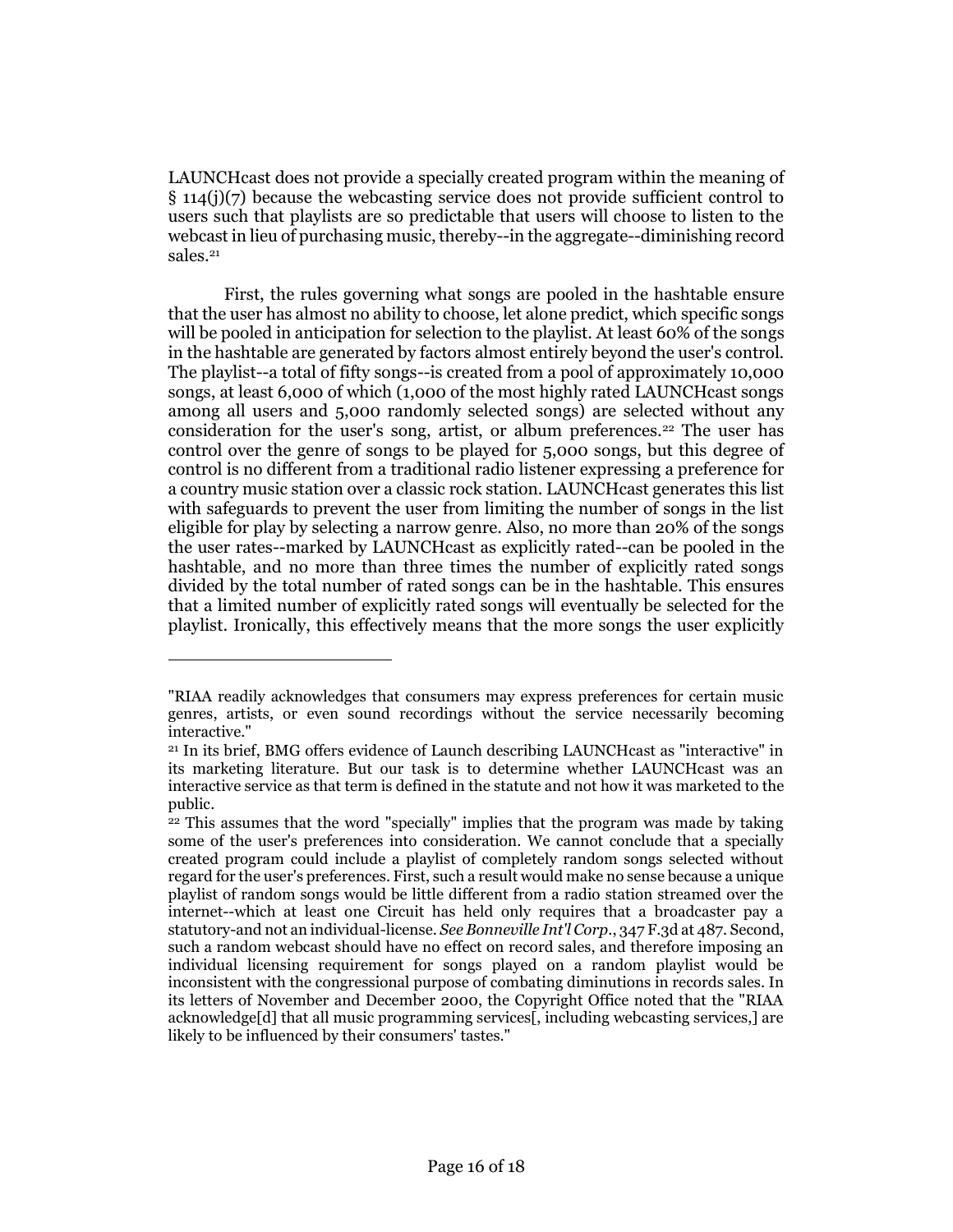rates, the less the user can predict which explicitly rated songs will be pooled in the hashtable and played on the playlist.

Second, the selection of songs from the hashtable to be included in the playlist is governed by rules preventing the user's explicitly rated songs from being anywhere near a majority of the songs on the playlist. At minimum, 20% of the songs played on the station are unrated--meaning the user has never expressed a preference for those songs. If the user attempts to increase her chances of hearing a particular song by rating only a small number of songs--making the user's list of explicitly and implicitly rated songs smaller than 100--90% of the songs LAUNCHcast selects for the playlist will be unrated, flooding the playlist with songs for which the user has never expressed a preference.

Even the ways in which songs are rated include variables beyond the user's control. For instance, the ratings by all of the user's subscribed-to DJs are included in the playlist selection process. When the user rates a particular song, LAUNCHcast then implicitly rates all other songs by that artist, subjecting the user to many songs the user may have never heard or does not even like.<sup>23</sup> There are restrictions placed on the number of times songs by a particular artist or from a particular album can be played, and there are restrictions on consecutive play of the same artist or album. Finally, because each playlist is unique to each user each time the user logs in, a user cannot listen to the playlist of another user and anticipate the songs to be played from that playlist, even if the user has selected the same preferences and rated all songs, artists, and albums identically as the other user. Relatedly, a user who hears a song she likes and wants to hear again cannot do so by logging off and back on to reset her station to disable the restriction against playing the same song twice on a playlist. Even if a user logs off LAUNCHcast then logs back on and selects the same station, the user will still hear the remainder of the playlist to which she had previously been listening with its restrictions still in operation, provided there were at least eight songs left to be played on the playlist--or, in other words, until the user listens to at least forty-two of the playlist's songs.

Finally, after navigating these criteria to pool a hashtable and generate a playlist, LAUNCHcast randomly orders the playlist. This randomization is limited by restrictions on the consecutive play of artists or albums, which further restricts the user's ability to choose the artists or albums they wish to hear. LAUNCHcast also does not enable the user to view the unplayed songs in the playlist, ensuring that a user cannot sift through a playlist to choose the songs the user wishes to hear.

<sup>&</sup>lt;sup>23</sup> It would be wrong, for instance, to assume that because a user likes the Beatles' album A Hard Day's Night the user would also like The White Album.